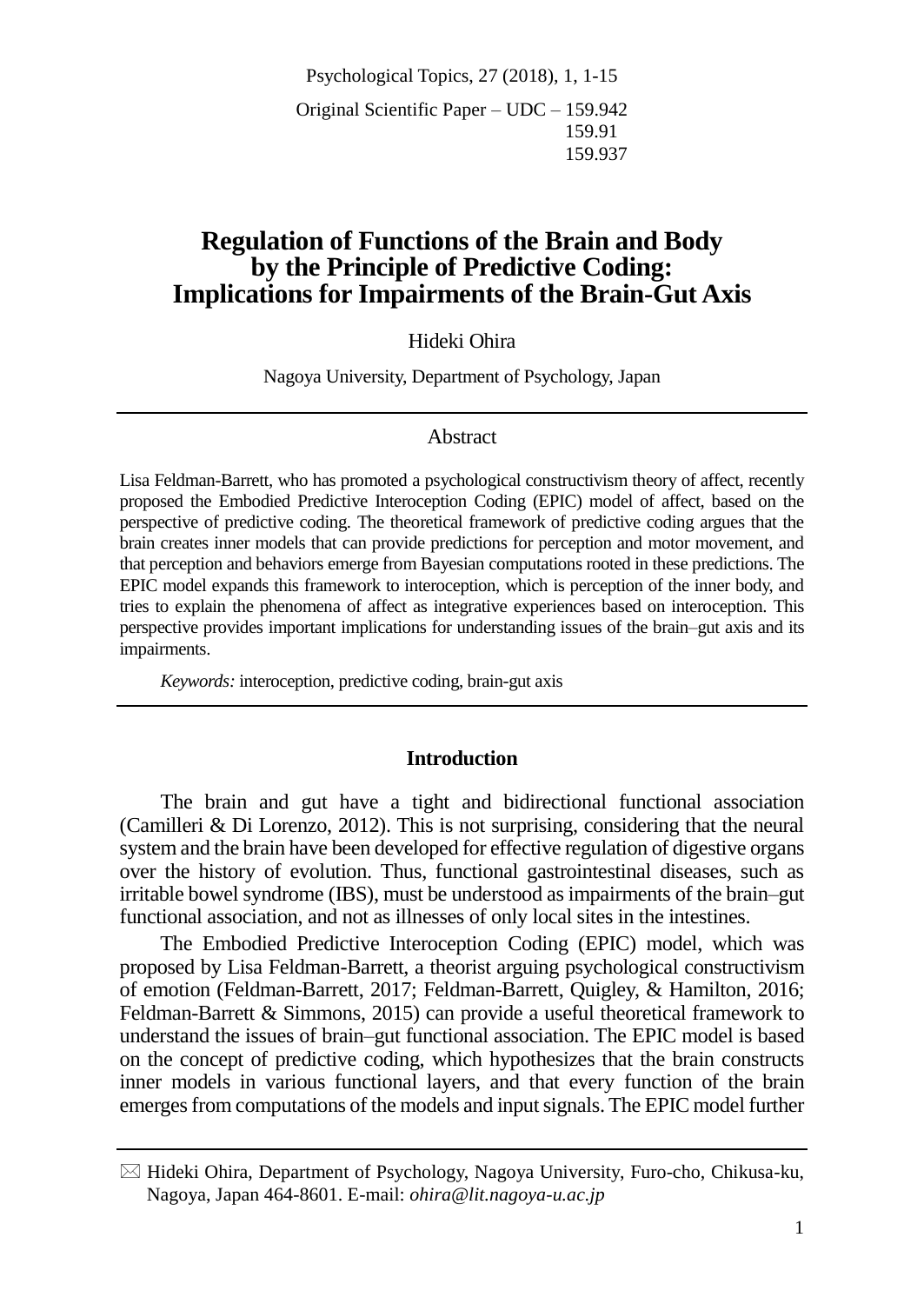hypothesizes that all mental functions, such as perception, motor, cognition, and affect, can be uniformly explained by this concept. The EPIC model has not been completed as a systematic theory, and empirical verification of the EPIC model is difficult. Thus, the EPIC model is considered a meta-theory.

However, the EPIC model is attractive because we can draw many implications about the association of the brain and body, and can develop many hypotheses that can be examined empirically. This article first introduces the EPIC model, and second argues implications of this model for issues of brain–gut functional association and its impairments.

## **Predictive Coding**

The brain is not a passive organ that solely responds to input signals from sensory organs, but actively constructs perception based on inner models predicting future input signals, and on computations of differences between the predictions and input signals (prediction error). Such a principle of functions of the brain is called "predictive coding" (Friston, 2010; Friston, Kilner, & Harrison, 2006). The origin of this concept can be traced back to the unconscious inference of vision, which was proposed by Helmholtz, a physicist in the  $19<sup>th</sup>$  century (Helmholtz, 1866/1962). Human vision has many limitations; for example, visual images are not clear except within the narrow range of the central vision, and the blind spot and vessels in the surface of the retina interfere with clear vision. Nevertheless, we have stable and clear visual experiences. Helmholtz proposed that this is because we create images of the external world by making inferences from limited visual signals, based on past experiences. As such, inferences are instantly conducted without awareness. Helmholtz called the process "unconscious inference."

In the theory of predictive coding, such processes of perception in the brain are explained as an analogy of the principle of Bayesian statistics (Figure 1; Ainley, Apps, Fotopoulou, & Tsakiris, 2016). A prediction of perception by an inner model is represented as a probabilistic distribution. This corresponds to the prior distribution in Bayesian statistics. Sensory input can also be represented as a probabilistic distribution, and a prediction error is computed as the difference between the distributions of the prediction and sensory input. This sensory input corresponds to observation or likelihood in Bayesian statistics, and then the posterior distribution is computed based on updating in the theorem of Bayes. Our subjective experiences of perception can be considered as awareness of the computational processes of the posterior distribution based on the prior distribution and sensory input. In this framework, the prediction refers to patterns of spontaneous activity in neural networks in the brain. Thus, it should be noted that the prediction is a purely biological phenomenon, and not the result of mental activity or meaning caused by intention.

One of the important factors determining experiences of perception is precision of the prediction and sensory input. Precision refers to the variance of a probabilistic distribution, and is represented in the width of the distribution (Figure 1). Precision of an inner model is higher for an event experienced frequently, and lower for an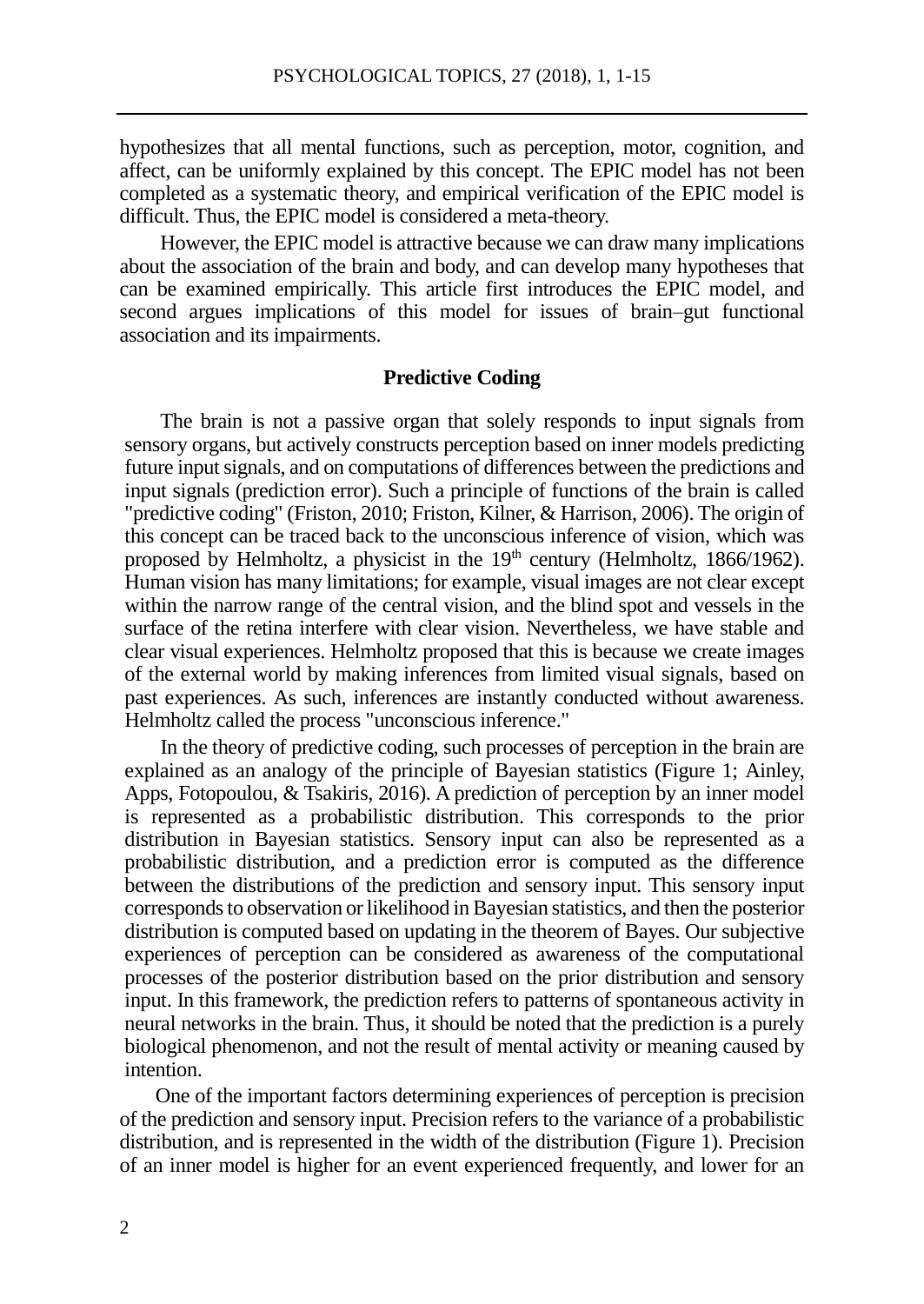event that is rarely encountered. However, paying attention to a target increases precision of the sensory input. Given a distance between the means of the prediction and sensory input, a subjective experience will be about centered between the prediction and sensory input when precisions of the prediction and sensory input are the same levels (Figure 1a). When precision of the prediction is high and precision of sensory input is low, a subjective experience will be almost completely dependent on the prediction, and will appear very different from the real sensory input (Figure 1b). In addition, higher precisions of the prior and posterior distributions will result in a clearer experience of the perception.

It is thought that such Bayesian computations are involved in processing in every modality of perception and motor function. Such computations are hierarchically conducted from the lowest level in sensory organs (e.g. signal processing in the retina) to the highest level in associative areas (e.g. goal-directed processing in the prefrontal cortex). Organisms, including humans, construct and maintain integrated and consistent images of self and the world by minimizing the sum of the prediction error detected in such hierarchical computations. This sum of the prediction error is called the "free energy", as an analogy of the theory of thermodynamics (Friston, 2010; Friston et al., 2006). To minimize the prediction



*Figure 1.* The principle of predictive coding (Ainley et al., 2016). The prior distribution represents a prediction for perception, which is produced by an inner model. Once a sensory signal is received, a prediction error, which is the difference between the prediction and sensory input, is computed. Based on the theorem of Bayes, the prior distribution is updated to the posterior distribution. It is thought that a subjective experience of perception emerges from this series of processes. In (a) and (b), the prediction is same, and the prediction error (distance between means of the prediction and sensory signal) is also same. However, the precision of the sensory signal is lower in b than in a. When the precision of the sensory input is low, the subjective experience of perception is almost completely determined by the prediction, independent from the actual sensory input (b).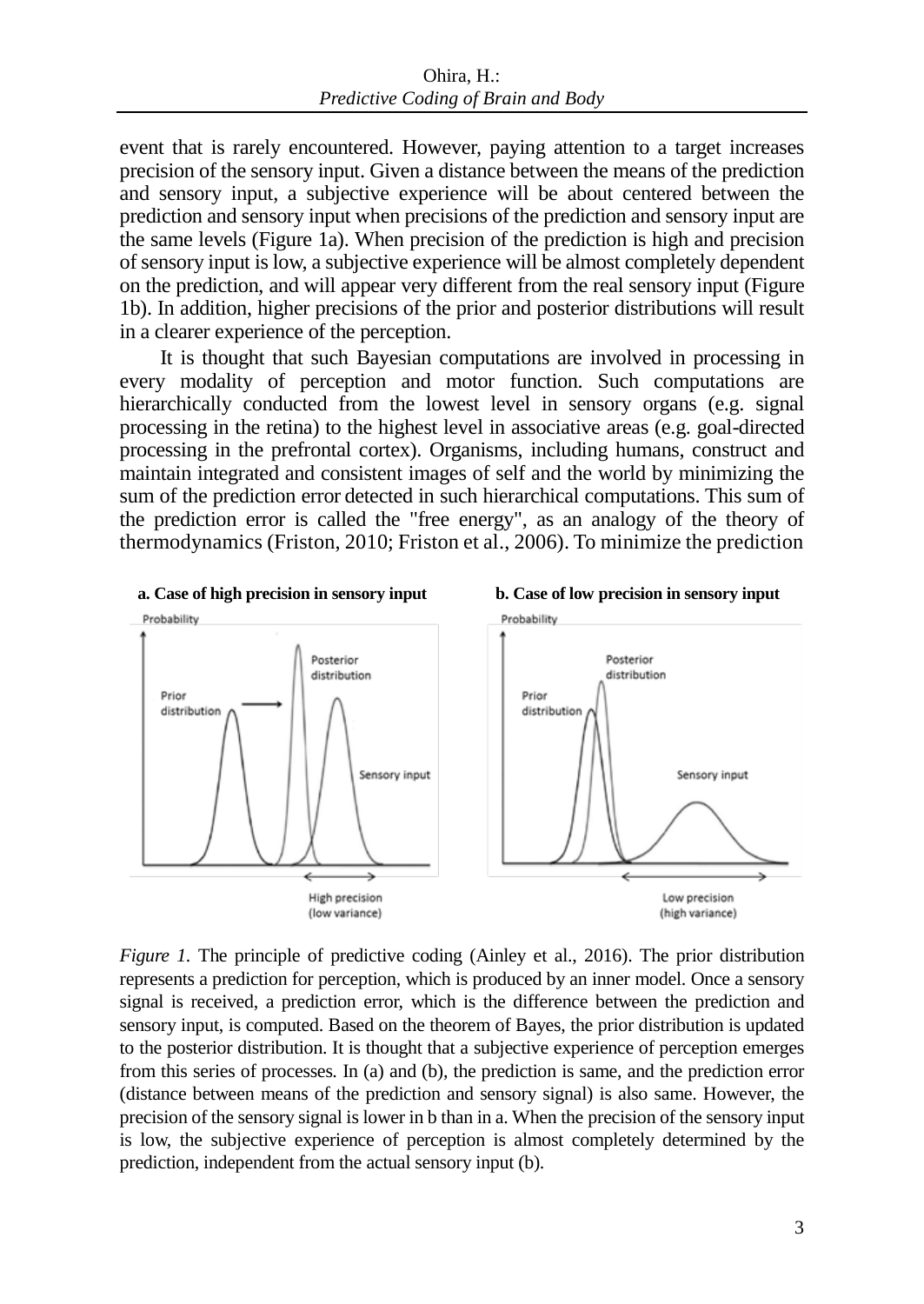error, the organism will either update the inner model or actively modulate the sensory input by changing behaviors. The former process is similar to the unconscious inference by Helmholtz, and the latter process is called "active inference." Examples of active inference include changing the distance or the visual angle to modulate vision by moving the body, or paying attention to and gazing at a target. Organisms dynamically use both of these methods to reduce the sum of the prediction error. This is thought of as the basic principle of the brain, and is called "the principle of free energy". Although this theory remains hypothetical, it is gaining attention in cognitive neuroscience research fields.

#### **Predictive Coding of Interoception**

Feldman-Barrett and her colleagues have proposed that in addition to exteroception (e.g. vision and hearing) and proprioception (perception of the location of the body and bodily movement), interoception, which is perception of the inner body such as inner organs and vessels, is established by the principle of predictive coding (Ainley et al., 2016; Feldman-Barrett et al., 2016; Feldman-Barrett & Simmons, 2015; Seth & Friston, 2016). Organisms have to appropriately regulate bodily states to maintain homeostasis. To achieve this, the brain represents the body's current state and its desirable state (goal), and constructs the inner model of the body to satisfy the goals of the body. The model determines desirable ranges of states, including blood pressure, blood glucose level, concentration of hormones, and concentration of cytokines related to immune functions, depending on specific situations. When the body receives input signals, the signals are compared with predictions by the inner model, and the differences between them are computed as prediction errors. Organisms regulate their bodily states to minimize the prediction errors. To reduce prediction errors, an organism both updates the inner model and alters its bodily states.

Importantly, sensations of the inner body that are subjectively experienced are thought of as awareness of computational processing of the posterior probabilistic distribution of the bodily state from the prior distribution, and sensory input from the body. For example, peristaltic motion of the intestines is rarely consciously felt. This is because the prediction error between the prediction of the motion and the actual motion in the intestines is small. However, inflammation in the intestines caused by infection will increase the prediction error, which is then perceived as discomfort and pain in the intestines. Furthermore, in such a situation, precision of sensory signals from the intestines will increase by paying attention to the intestines, and perception of the intestines will become more sensitive. As a result, one can be conscious of even tiny movements of the intestines, sometimes perceived as pain. In this case, a person may stroke and press the abdomen to confirm the discomfort and to reduce the pain, and these actions are interpreted as attempts to minimize the prediction errors by active inference.

One of the critical brain regions for predictive coding of interoception is the insula. The insula is a cortical region located in the temporal lobe, and receives signals from all parts of the body. The anterior portion of the insula is composed of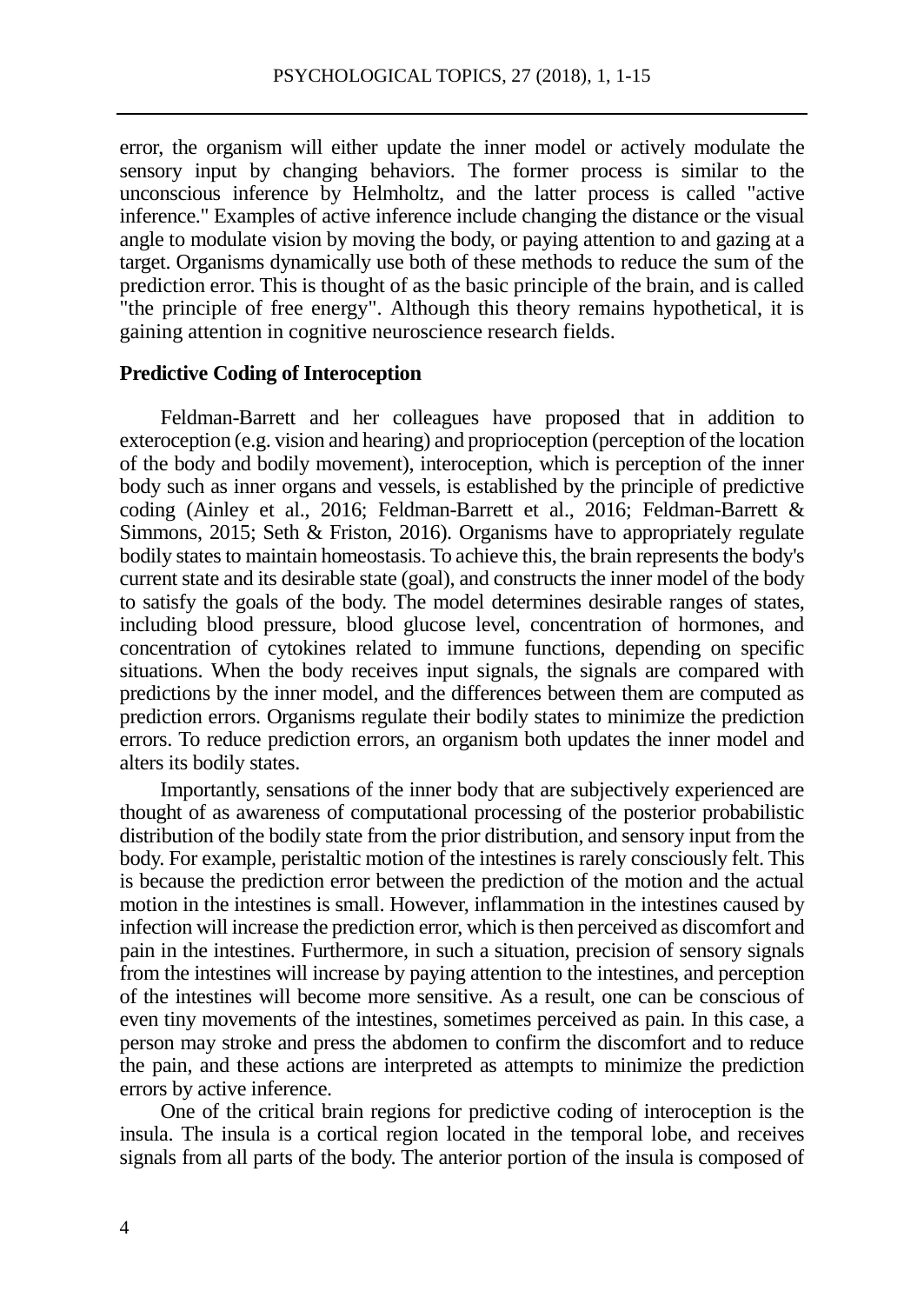Ohira, H.: *Predictive Coding of Brain and Body*

agranular cortex, and the posterior portion is granular cortex, which receives bodily signals. In addition, the posterior insula has dense neural projections from agranular cortices of the medial prefrontal cortex (mPFC) and orbitofrontal cortex (OFC). These anatomical characteristics suggest that the anterior insula, and the mPFC and OFC, might construct the inner models of the body, and that prediction errors might be computed in the posterior insula (Feldman-Barrett, 2017; Feldman-Barrett et al., 2016; Feldman-Barrett & Simmons, 2015). Furthermore, the amygdala, striatum and anterior cingulate cortex (ACC) also play important roles in adjusting computations of the predictions and predictions errors, and in linking such parameters with behaviors. In sum, these brain areas might work as hubs in the neural network for computations of predictive coding to optimally regulate functions of the brain and body in certain situations (Figure 2).



*Figure 2.* Neural mechanisms of predictive coding (adapted from Seth & Friston, 2016). Triangles in the figure represent groups of pyramidal neurons. Gray triangles are neurons computing predictions, and black triangles are neurons computing prediction errors. The insula, orbitofrontal cortex (OFC) and medial prefrontal cortex (mPFC), anterior cingulate cortex (ACC), and amygdala/striatum, which include both neurons computing predictions and prediction errors, are hub regions of predictive coding. Sensory areas, such as the visual area and somatosensory area, are granular cortices, and are involved in the input of sensory signals and computation of prediction errors. The area of the periaqueductal gray modulates the precision of interoceptive signals.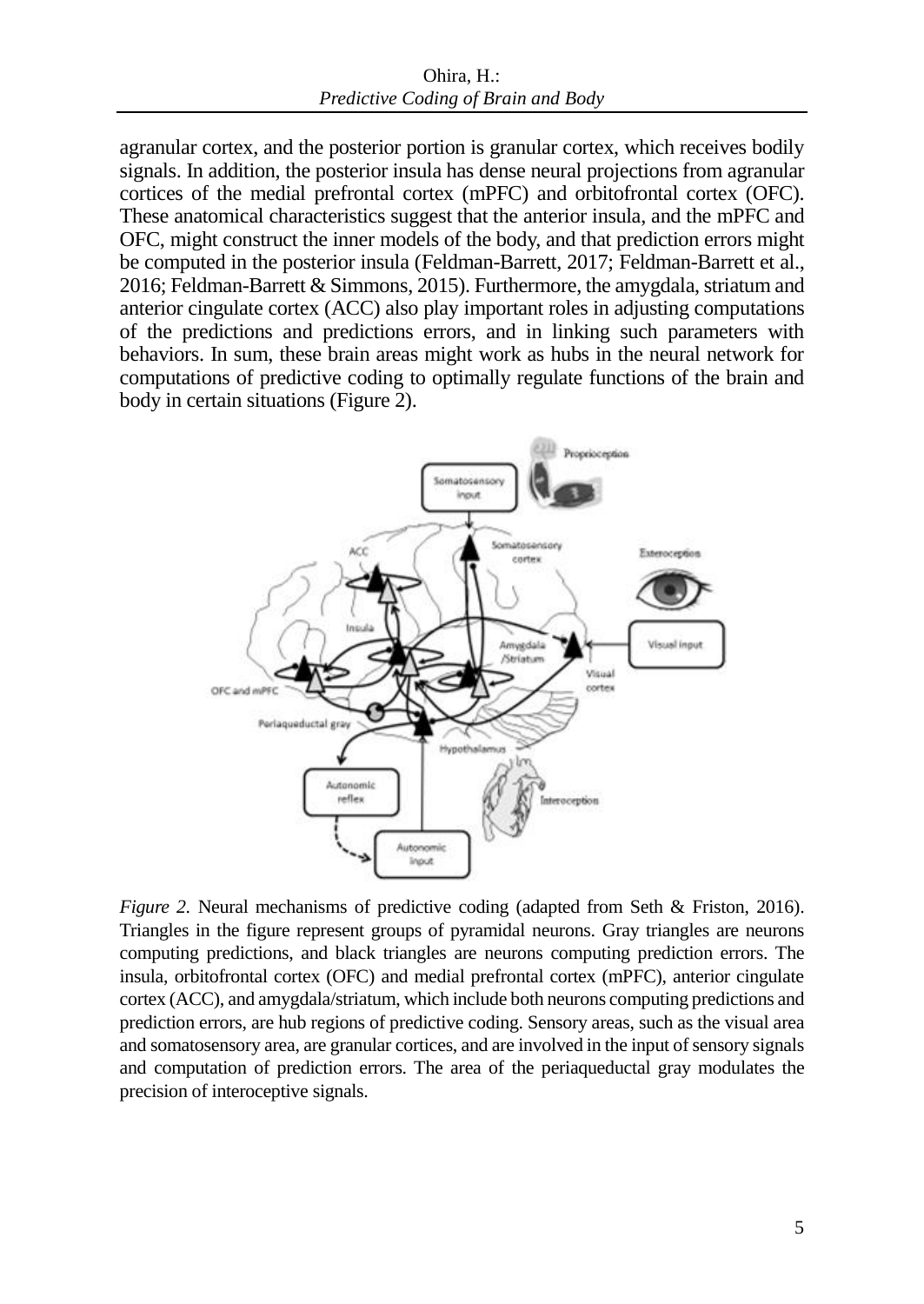# **Functional Association among Brain, Body, and Behavior Based on Predictive Coding**

The principle of predictive coding and the EPIC model can provide interesting and useful explanations for empirical findings about functional associations among brain activity, bodily responses, and behaviors, depending on demands from different environments. Here, we examine findings from our laboratory on the basis of the EPIC model.

#### **Contingency between Stimulus and Outcome and Activities of Brain and Body**

We have examined how behaviors, brain activity, and physiological responses, including those of the autonomic, endocrine, and immune systems, are shaped by assessing contingencies between stimuli and outcomes (Kimura, Ohira, Isowa, Matsunaga, & Murashima, 2007; Ohira et al., 2009, 2010). In these studies, a gambling task called the stochastic learning task was used. In each trial of this task, human participants choose one of two options to gain monetary reward and to avoid monetary loss. One option is more advantageous because the option leads to reward at a higher probability. The other option is more disadvantageous because the probability of getting a reward is lower.

Behavioral characteristics of this task are well represented by a computational model called reinforcement learning (Lee, Seo, & Jung, 2012). One of the typical algorithms of reinforcement learning, Q learning, is represented as follows:

$$
Q_{(a(t+1))}(t+1) = Q_{a(t)}(t) + \propto \left(R(t+1) - Q_{a(t)}(t)\right), \qquad (1)
$$

$$
P(a(t)) = \frac{1}{1 + \exp[-\beta(Q_a(t) - Q_b(t))]}.
$$

Here,  $Q_{it}(t)$  in equation (1) represents values of two options,  $i = a$  or *b*, at time point, *t.* This variable corresponds to the predictions about reward delivered by the options, computed by the inner model. If the choice of option *a* at the next time point can provide reward  $R(t+1)$ , the difference between the reward and the prediction of the value  $Q_{a(t)}(t)$  is the prediction error, represented as  $R(t + 1) - Q_{a(t)}(t)$  in equation (1). The value is then updated to minimize this prediction error. A positive score of the prediction error means a better outcome compared with the prediction, thus the value of the option will be increased. A negative score of the prediction error means a worse outcome compared with the prediction, thus the value of the option is decreased. In this way, the values of the two options are continuously updated, and based on the values, a probability of choice of option *a* at time point *t* can be represented as a function described in equation (2). Updating of values described in equation (1) is thought to occur in a region of the ventral striatum called the nucleus accumbens. Choices based on the values are thought to be conducted in a neural network including the dorsal striatum and the ACC (Lee et al., 2012). Thus, computations by predictive coding regarding values of options are completed mainly in the striatum during this task.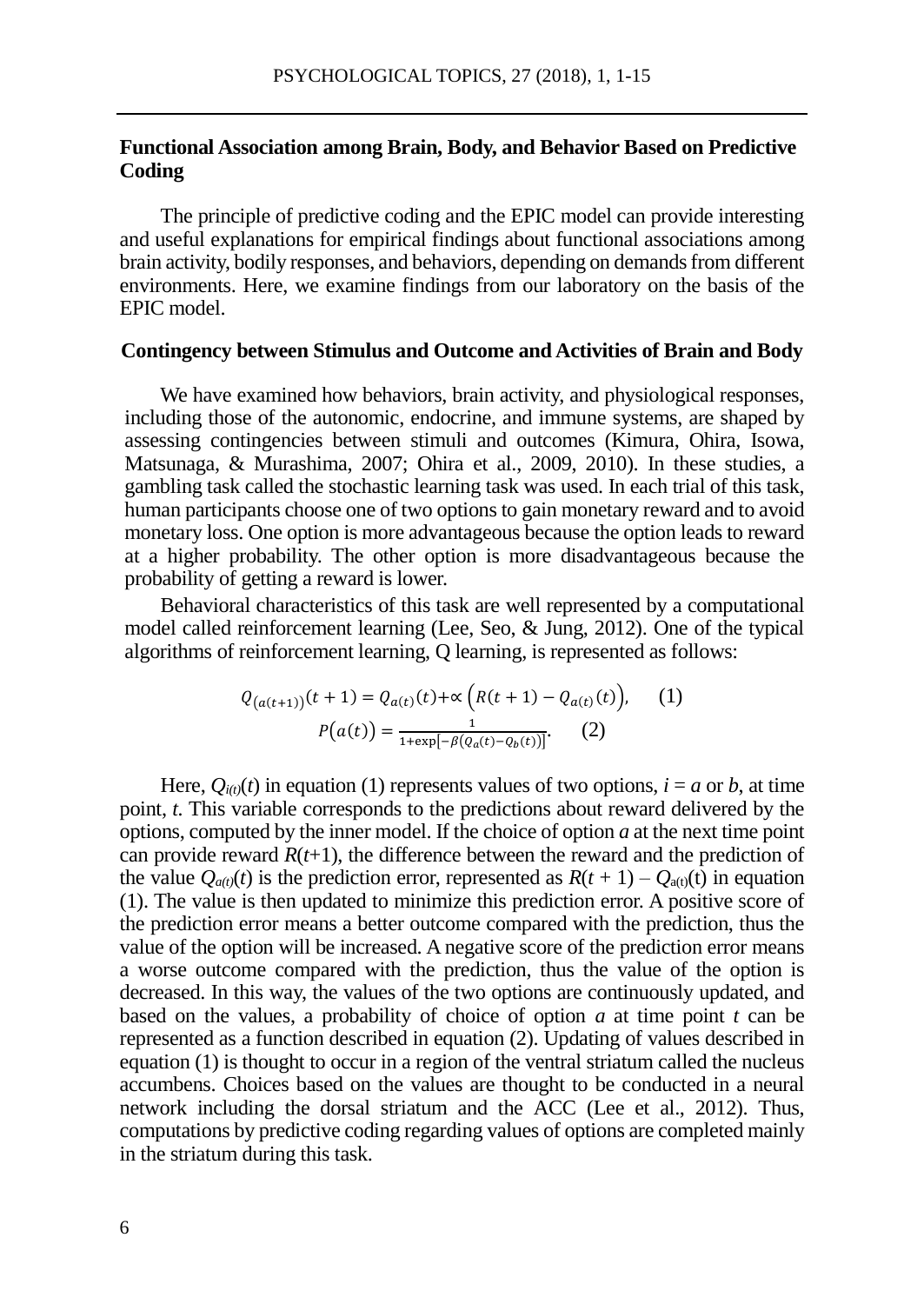We used two experimental groups in this task (Kimura et al., 2007); in one group, one option was linked with monetary reward at a probability of 70%, and the other option was linked with reward at 30% (Reinforcement). In the other group, reward for a participant was delivered with the matched timing to a paired participant in the Reinforcement group, but was unrelated to the choices by the participant (Control). Importantly, the total volume and delivery timing of the reward were the same between the two participants in both groups. However, the participant in the Reinforcement group was able to learn the contingencies between the options and outcomes, whereas the participant in the Control group was not. Psychologically, this is called a yoked paradigm. In the Reinforcement group, it is thought that a large prediction error for reward occurs at the beginning of the task, and the prediction error becomes smaller as learning progresses. In contrast, the prediction error remains large in the Control group.

The response bias (rate of choice for the advantageous option) in the Reinforcement group converged at about 80%, through a typical learning curve (Figure 3a). The response bias in the Control group remained at about 50% through the end of the task, suggesting that the participants in the Control group continued efforts to search for contingencies between options and outcomes. Interestingly, physiological responses showed clear differentiations between the two groups. The Reinforcement group consistently indicated stronger responses in immune (proportion of natural killer cells; Figure 3b) and autonomic [systolic blood pressure (Figure 3c) and diastolic blood pressure (Figure 3d)] responses, whereas the physiological responses were remarkably suppressed in the Control group. Such a differentiation of physiological responses depending on the contingencies between stimuli and outcomes in a similar behavioral task has been robustly replicated in another study (Ohira et al., 2009). During the task, brain activation was observed in the ACC, OFC, and striatum (Figure 4; Ohira et al., 2009, 2010), which are the hub regions of predictive coding described in Figure 2. In addition, the activation was more dominant in the Control group compared with the Reinforcement group, suggesting that physiological responses decreased in the Control group not because they abandoned efforts for learning, but because they continued efforts to reduce the reward prediction error.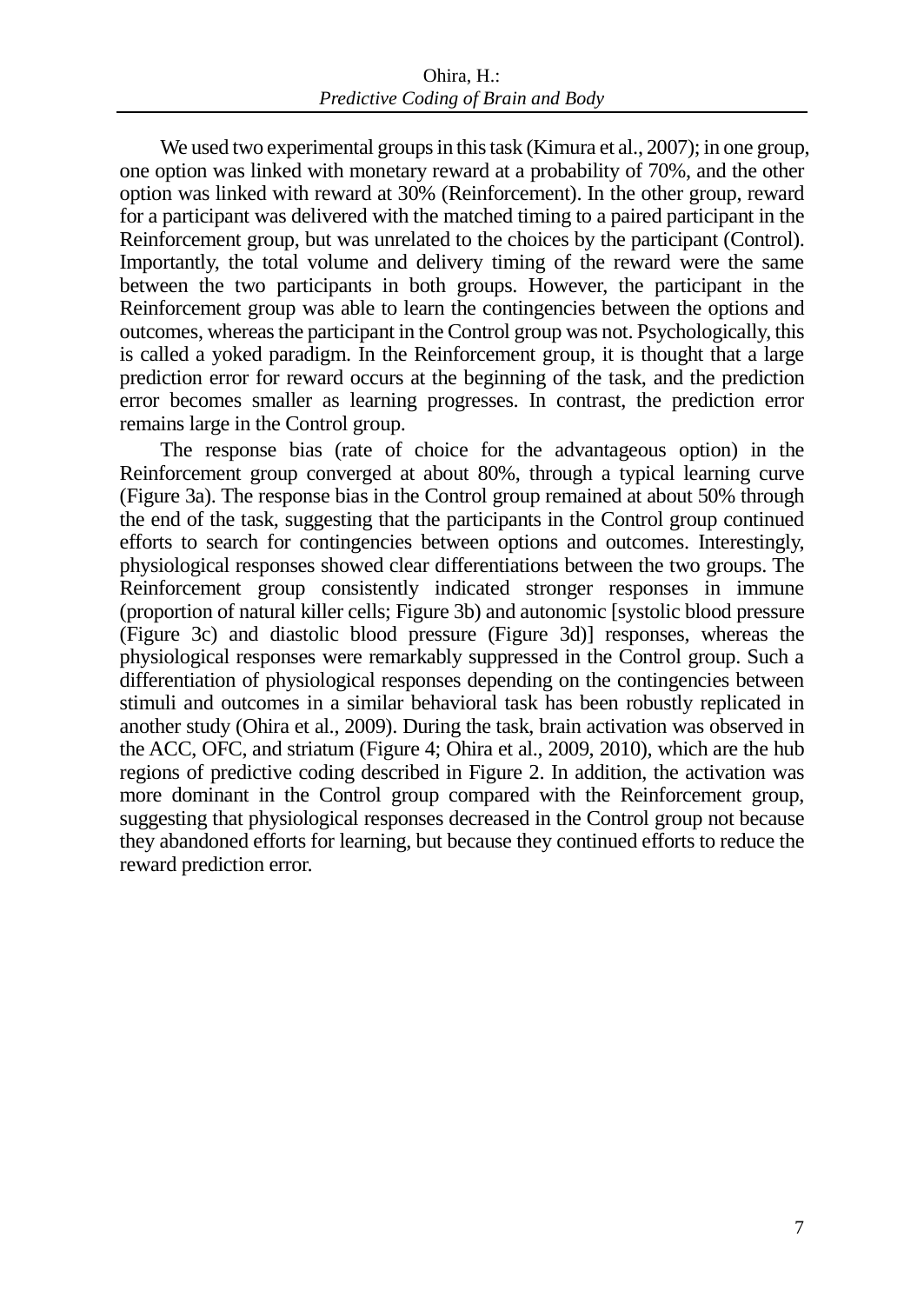

*Figure 3.* Changes of response bias, proportion of natural killer (NK) cells in peripheral blood, and blood pressure, during the stochastic learning task (Kimura et al., 2007). (a) In the Reinforcement learning group, the rate of choices of the advantageous option (response bias) gradually increased. In the Control group, the rate of choice for both options remained almost equal at the end of the task. (b) In the Reinforcement group, proportions of NK cells in blood remarkably increased at the initiation of the task, and were maintained at a high level during the task. In the Control group, the change of NK cells was suppressed. Systolic blood pressure (c) and diastolic blood pressure (d) also showed the similar differentiated patterns between the two groups.



*Figure 4.* Brain and body activity during a stochastic learning task. (a) Brain activity measured by positron emission tomography during the stochastic learning task (Ohira et al., 2010). A: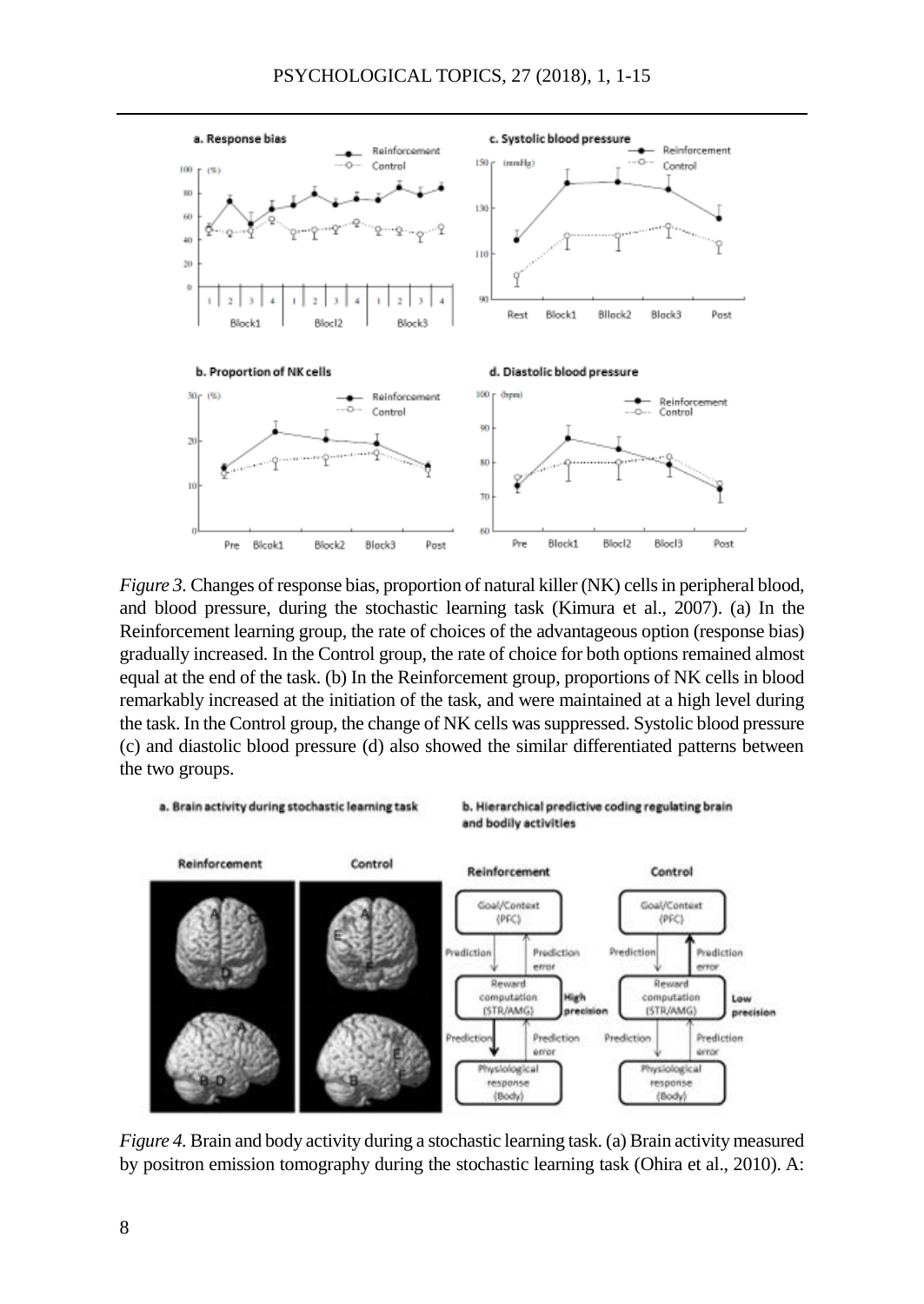anterior cingulate cortex, B: cerebellum, C: left dorsolateral prefrontal cortex, D: pons, E: right dorsolateral prefrontal cortex, F: orbitofrontal cortex. Activation in the striatum was also observed, especially in the Reinforcement group (not shown in the figure). (b) Schematic expression of hierarchical predictive coding. In the Reinforcement group, the precision of the model in reward computation increases, thus physiological responses in the body are strongly affected. In the Control group, the precision in the model of reward computation is maintained at a lower level, and continuous updating is conducted in the higher level of the brain. For the body, both sympathetic and parasympathetic influences are sent, the offset processing of which suppress physiological responses. PFC: prefrontal cortex. STR: striatum. AMG: amygdala.

These findings can be interpreted in the context of the EPIC model (Figure 4b). The reward system should be the core system in the hierarchical system of predictive coding. The reward system can affect the higher system that maintains goals and contexts (probably in the PFC), by providing signals of the reward prediction errors. Furthermore, the reward system can affect the lower system, which regulates bodily states, by providing signals of the predictions (Figure 5; Smith, Thayer, Khalsa,  $\&$ Lane, 2017). In the Reinforcement group, computations for reward will rapidly converge, and precision of the inner model will improve, through sampling of the outcome in each trial. This signal reduces the prediction errors in models about goals and contexts in the higher system, resulting in the formation of stable strategies for coping. The computations for reward will also affect the lower system, and will alter bodily responses in a manner that is consistent with the prediction delivered from the reward system. In this case, the set point of the autonomic activity level will be upregulated to increase bodily activity for behaviors to get a reward. Such processes would cause increases in the activities of the autonomic and immune systems described in Figure 3. In the Control group, computations of reward do not converge, thus signals of the reward prediction error sent to the higher system remain large. As a result, higher inner models in the PFC areas continue to work at updating the models. Stronger activation of the PFC areas shown in Figure 4a might reflect such activity in the PFC. Simultaneously, in the lower system, signals facilitating activity of the sympathetic nervous system, to promote approach behaviors to get a reward, and signals facilitating activity of the parasympathetic nervous system, to promote avoidance behaviors to prevent loss, will be sent. As a result of contamination of these sympathetic and parasympathetic signals, physiological responses in the autonomic and immune systems will be suppressed. Indeed, the power of the high frequency component in heart rate variability (HRV), which is an index of activation of the parasympathetic nervous system, was remarkably elevated in the Control group (Ohira et al., 2010).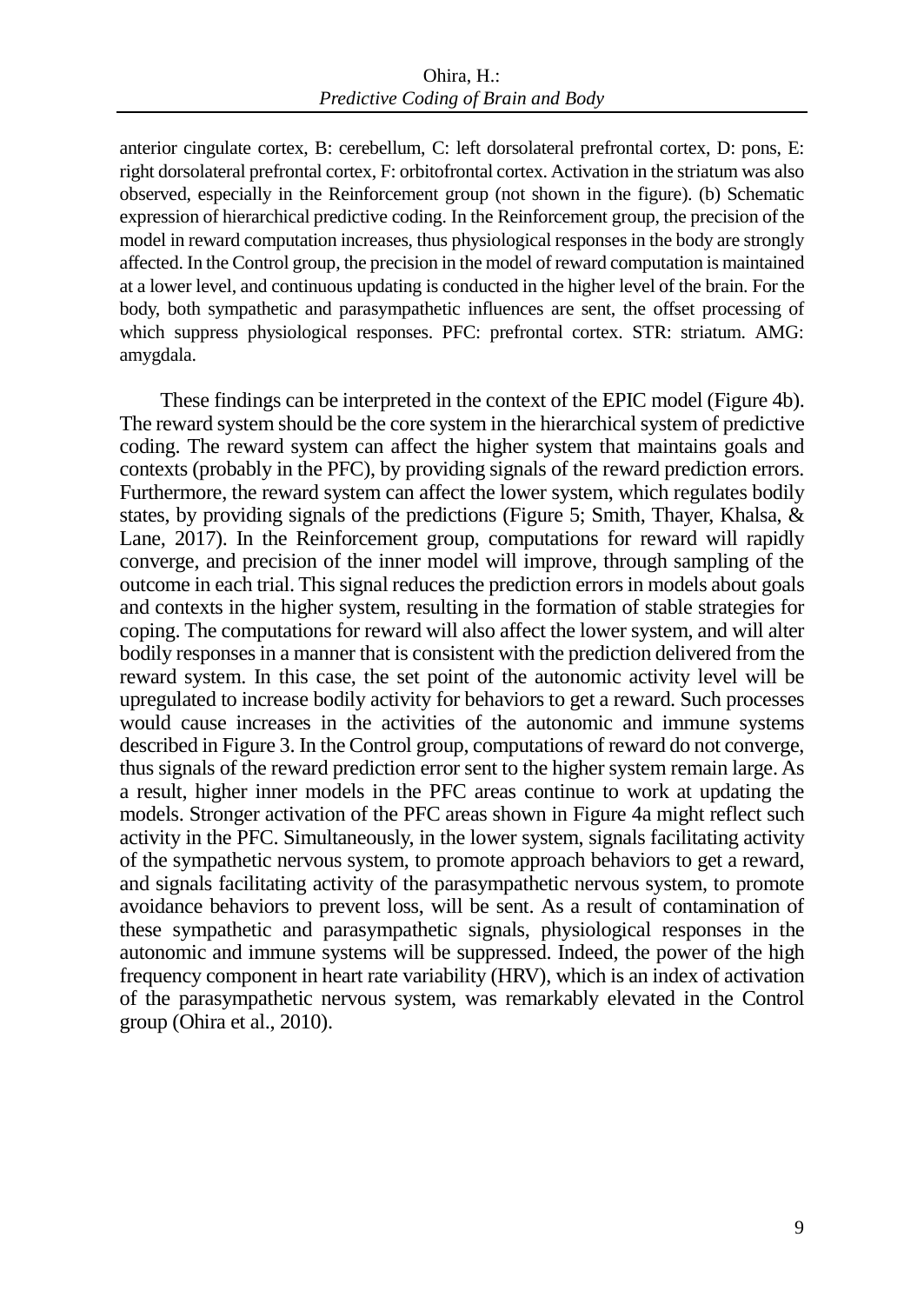## **Responses to Change of Contingency: Heart Rate Variability as an Index Reflecting Precision of Inner Models**

Both in natural environments and in social environments, the contingency between stimulus–behavior–outcome is not fixed, but alters as time passes. For example, it is not guaranteed that an animal can get food at the same place where it got food in the past. Or, a strategy to attract a female for an animal is not necessarily effective at the next opportunity. Organisms must change behaviors to follow such alterations of the contingency. This ability is called goal-directed action (Pezzulo, van der Meer, Lansink, & Pennartz, 2014).

Goal-directed action is a function that occurs at a higher level of predictive coding, and is thought to involve the PFC and dorsomedial striatum. From the perspective of the EPIC model, higher precision of the higher level inner model leads to stronger influences of prediction signals on lower system, and as a result, the ability to flexibly regulate behaviors and physiological responses will be more dominant (Pezzulo, Rigoli, & Friston, 2015; Smith et al., 2017). Smith et al. (2017) have argued that HRV is a good index of the precision of the inner models for goaldirected action occurring in the PFC areas. HRV is a measure of fluctuations in the intervals of heart beats. However, in addition to cardiac function, it is thought that HRV can be used as an index of the brain's ability to regulate various bodily states (Thayer, Ahs, Fredrikson, Sollers, & Wager, 2012).

To examine such a theoretical hypothesis, we observed the activity of the brain and several physiological responses while participants in groups with higher and lower tonic HRV levels performed a stochastic reversal learning task in which the stimulus–behavior–outcome contingency changes (Ohira et al., 2013). The stochastic reversal learning task is also a gambling task. In this task, an advantageous option and a disadvantageous option are suddenly reversed during the task, requiring participants to suppress previously dominant behaviors and re-learn a new contingency. The high HRV group consistently showed higher levels of reactivity in indices of autonomic, endocrine, and immune systems. Furthermore, activation in the OFC, ACC, insula, and striatum (hub regions of predictive coding; Figure 2) indicated significant correlations with the physiological indices. These results seem consistent with the hypothesis by Smith et al. (2017). Namely, the participants in the high HRV group can sensitively detect the change of contingency by the higher system for the goal-directed action, thus the higher system can effectively regulate various physiological responses by sending prediction signals with higher precision. In the low HRV group, both brain activity and physiological responses showed blunted reactivity to the change of contingency. It is suggested that participants in the low HRV might be less sensitive to the change of contingency, probably because their functioning of goal-directed action has declined.

The empirical findings described in this section seem to support the theoretical framework of the EPIC model. It has been suggested that the EPIC model is also useful to explain psychosomatic problems, such as issues of the brain–gut axis, and mechanisms of psychosomatic diseases.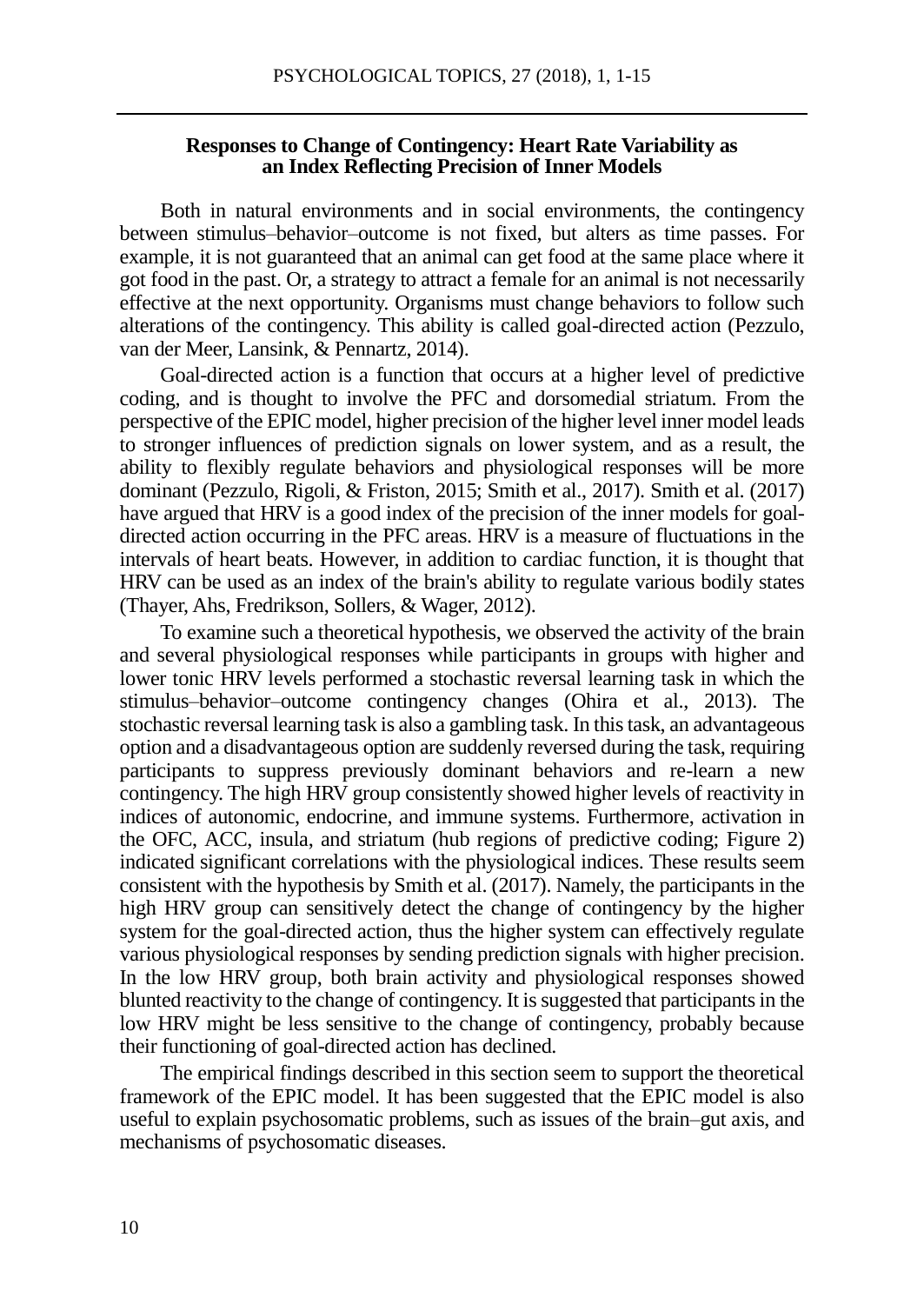## **Computational Psychosomatics: Implications for Issues of the Brain–Gut Axis**

The concepts of predictive coding and the EPIC model have been expanded to psychosomatic medicine (Petzschner, Weber, Gard, & Stephan, 2017). Psychosomatic medicine is concerned with various somatic diseases that are caused or influenced by mental processes (Fava & Sonino, 2010). Applications of the computational models to psychosomatic medicine are still rare (but see de Berker et al., 2016; Fineberg, Steinfeld, Brewer, & Corlett, 2014). However, these can provide a unified explanation for the underlying mechanisms of different symptoms. As described above, important components of predictive coding are the prior distribution (prediction), sensory input, prediction error, and precision. Psychosomatic symptoms can be considered to be caused by impairments of these components.

For example, depression is sometimes accompanied by somatic disorders such as cardiac, immunological, and metabolic disturbances (Joynt, Whallen, & O'Connor, 2003; Renn, Feiciano, & Segal, 2011). In the framework of the EPIC model, this can be explained as persistent effects of impaired high-level inner models predicting uncontrollability and uncertainty of environments with higher precisions (strong negative beliefs) on functions in allostatic control regions, such as the insula and ACC, or on autonomic effector regions, such as the hypothalamus and periaqueductal gray (Figure 2), leading to an allostatic load resulting in somatic disturbances. An alternative possibility is that depression is caused by a reaction to an initial somatic disease. Systemic inflammation mediated by increased proinflammatory cytokines, such as IL-6 and TNF-α, can affect brain functions and are linked with the onset of depression (Dantzer, O'Connor, Freund, Johnson, & Kelley, 2008). This might provide greater prediction errors in the above described allostatic control regions, leading to updating of the inner models in the negative direction, accompanied by hedonically negative affective states.

Another typical example of psychosomatic disease is the functional digestive disorder, IBS. The diagnosis of IBS is based on identification of the following symptoms in the Rome III criteria (Camilleri & Di Lorenzo, 2012): recurrent abdominal pain and discomfort for at least 3 days per month in the last 3 months, and no evidence of inflammatory, anatomic, metabolic, or neoplastic processes that explain the symptoms. In addition, three main determinants have been considered for IBS: psychosocial factors, altered motility, and altered sensation. Given no evidence of organic disturbances in IBS, it is assumed that the main cause of this disease is in impaired processes in the brain–gut axis. First, it is hypothesized that the abnormal inner models in the control regions of the intestines with high precision might continuously produce a perception related to pain and discomfort in the intestines, even though sensory signals from the intestines are normal. However, large prediction errors in states of the intestines between the predictions from the inner models in the brain and actual states of the intestine should be minimized following the principle of predictive coding. As precisions of the inner models are extremely high, one of the dominant ways to minimize the prediction error is alteration of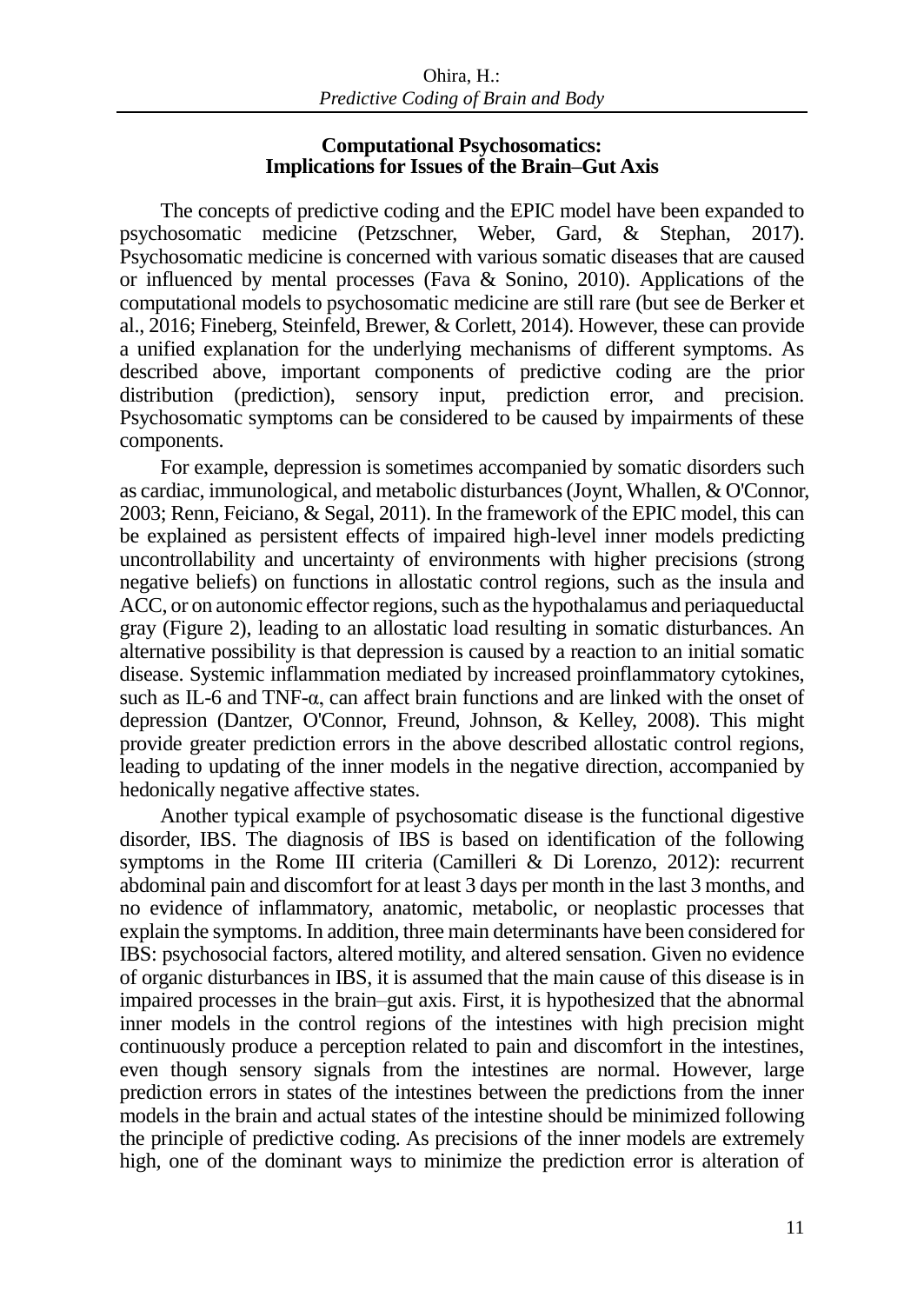motility of the intestine. In this way, the brain-driven abnormalities in the intestine in IBS result in alterations in defecation and in frequency and form of stool.

We conducted a neuroimaging study for IBS by using  $O<sup>15</sup>$ -PET (Kanazawa et al., 2007). In this study, a polyethylene balloon was inserted in the rectum of patients of IBS and healthy controls. The air pressure was gradually increased, and the participants in both groups evaluated subjective pain and discomfort during the task. Also, their brain activation was measured during the task by PET. As expected, compared with the normal controls, the IBS patients showed remarkably lower thresholds of air pressure that caused subjective pain for the physical stimulation of their rectum. More importantly, the anterior insula showed greater activation during the task in the IBS patients than in the normal controls (Figure 5). As no difference in brain activity between the IBS patients and normal controls was identified in the somatosensory areas, the reported sensitivity for stimulation of the rectum in the IBS patients does not appear to involve the bottom-up processes of the rectum. Rather, it is assumed that their enhanced sensitivity can be attributed to the top-down processes that are rooted in abnormal and highly precise inner models located in the anterior insula. The pain and discomfort in the rectum perceived by the IBS patients were real, however they were produced in their brains.

For diseases of the brain–gut axis, the following causes should be considered (Petzschner et al., 2017): (1) A real bodily source of dyshomeostasis in the intestines, (2) altered sensations in the intestines, (3) altered prediction caused by impaired inner models in the brain, or (4) inadequate control by the brain over autonomic, endocrine, and immunological responses, based on computations of predictions and prediction errors of sensations in the intestines.

This perspective could be used to produce hypotheses that can be empirically examined, and thus will be beneficial to identify specific causes of diseases and to develop effective treatments.



*Figure 5*. Activation of the right anterior insula (white circle) during stimulation of the rectum in patients of irritable bowel syndrome. Brain activation was shown by a subtraction analysis of patients of irritable bowel syndrome minus healthy controls (Kanazawa et al., 2007).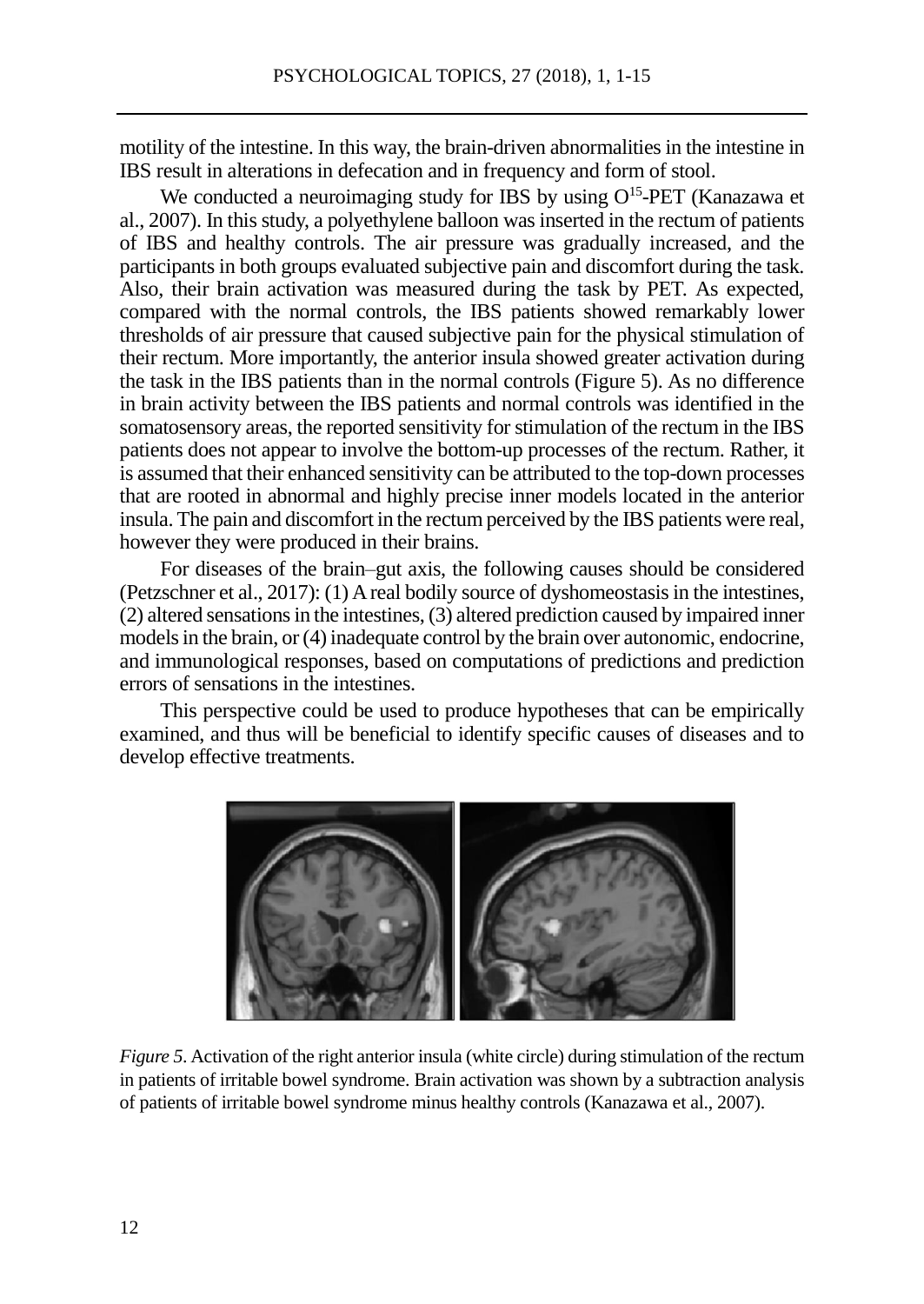## **Conclusion**

This article introduced basic concepts of predictive coding and the EPIC model as an expansion of predictive coding to interoception. Although these theoretical perspectives are still under debate for their validity, these models can provide unified explanations for many phenomena involving functional associations of the brain and body, accompanying a wide range of mental phenomena and behaviors, such as perception, cognition, affect, learning, and decision-making. This article also introduced examples of empirical data about the brain–body functional association, particularly that accompanying learning, and showed that those data can be explained by the theoretical perspectives of predictive coding and the EPIC model. Although the evidence described in this article is qualitative, quantitative verification of the hypothesized models for the brain–body functional association based on empirical data should be possible, for example using statistical modeling by the hierarchical Bayesian model (de Berker et al., 2016).

Furthermore, predictive coding and the EPIC model can be expanded to psychosomatic medicine, and disorders of the brain–gut axis provide good examples of such an expansion. Causes of disturbances in the function of the brain–gut axis, such as IBS, can be classified and examined in detail by applying the theoretical framework of predictive coding and the EPIC model. Such efforts will be beneficial to develop new effective treatments for diseases in the brain–gut axis.

#### **Acknowledgment**

This article was supported by "Topic-Setting Program to Advance Cutting-Edge Humanities and Social Sciences Research", promoted by Japan Society for the Promotion of Science (No. 17942715).

We thank Lesley McCollum, PhD, from Edanz Group (www.edanzediting. com/ac) for editing a draft of this manuscript.

#### **References**

- Ainley, V., Apps, M. A. J., Fotopoulou, A., & Tsakiris, M. (2016). 'Bodily precision': A predictive coding account of individual differences in interoceptive accuracy. *Philosophical Transactions of the Royal Society B*, *371,* 20160003. doi:doi.org/10. 1098/rstb.2016.0003
- Camilleri, M., & Di Lorenzo, C. (2012). The brain-gut axis: From basic understanding to treatment of irritable bowel syndrome and related disorders. *Journal of Pediatric Gastroenterology and Nutrition, 54*(4)*,* 446-453.
- Dantzer, R., O'Connor, J. C., Freund, G. G., Johnson, R. W., & Kelley, K. W. (2008). From inflammation to sickness and depression: When the immune system subjugates the brain. *Nature Reviews Neuroscience, 9*, 46-56.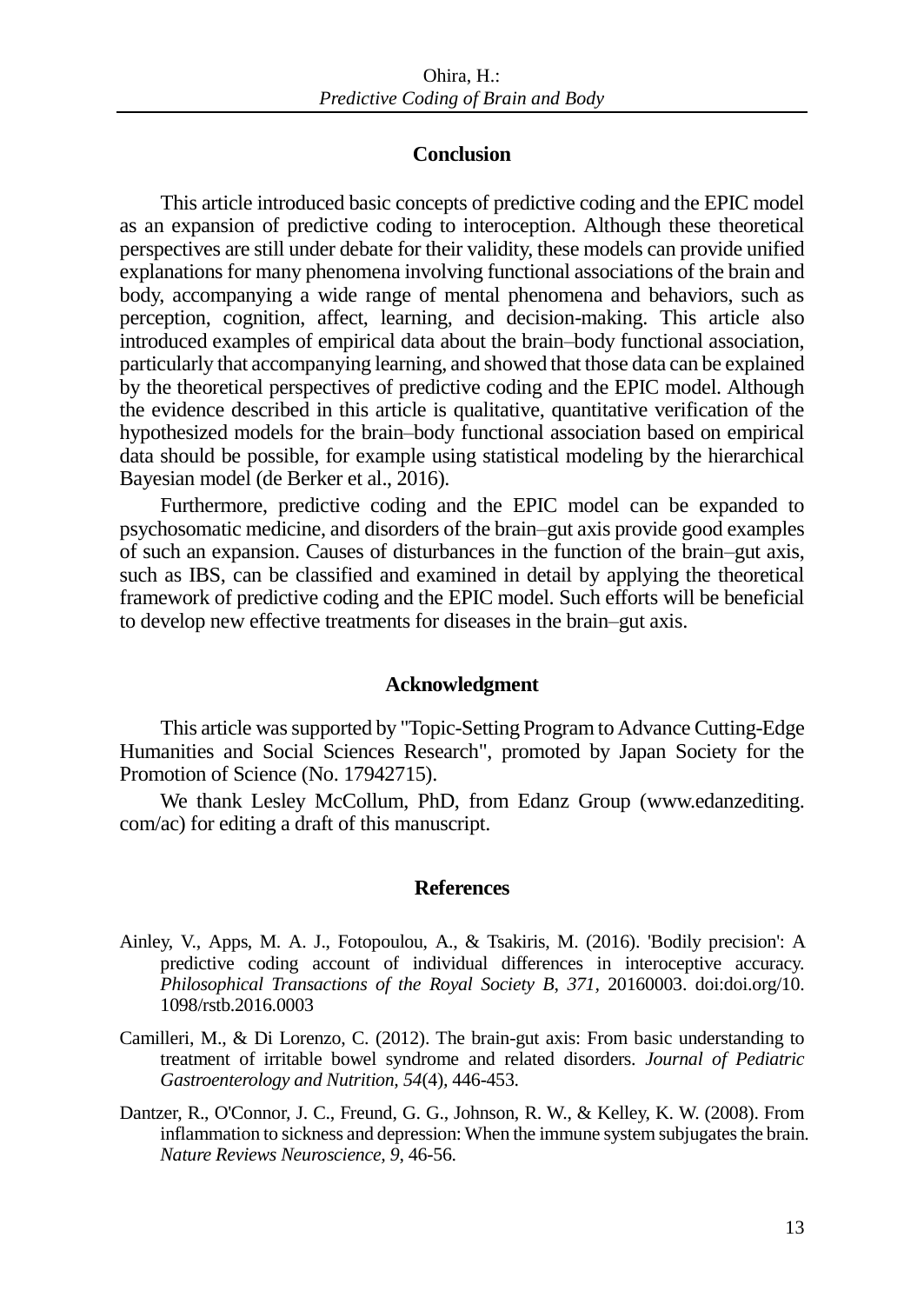- de Berker, A. O., Rutledge, R. B., Mathys, C., Marshall, L., Cross, G. F., Dolan, R. J., & Bestmann, S. (2016). Computations of uncertainty mediate acute stress responses in humans. *Nature Communication*, *7*, 10996. doi:10.1038/ncomms10996
- Fava, G. A., & Sonino, N. (2010). Psychosomatic medicine. *International Journal of Clinical Practice, 64*, 1155-1161.
- Feldman-Barrett, L. (2017). *How emotions are made: The secret life of the brain*. New York, NY: Houghton Mifflin Harcourt.
- Feldman-Barrett, L., Quigley, K. S., & Hamilton, P. (2016). An active inference theory of allostasis and interoception in depression. *Philosophical Transactions of the Royal Society B*, *371,* 20160011. doi:doi.org/10.1098/rstb.2016.0011
- Feldman-Barrett, L., & Simmons, W. K. (2015). Interoceptive predictions in the brain. *Nature Review Neuroscience*, *16*, 419-429.
- Fineberg, S. K., Steinfeld, M., Brewer, J. A., & Corlett, P. R. (2014). A computational account of borderline personality disorder: Impaired predictive learning about self and others through bodily simulation. *Frontiers in Psychiatry*, *5*, 111. doi:10.3389/fpsyt. 2014.00111
- Friston, K. (2010). The free-energy principle: A unified brain theory? *Nature Review Neuroscience, 11,* 127-138.
- Friston, K., Kilner, J., & Harrison, L. (2006). A free energy principle for the brain. *Journal of Physiology Paris*, *100,* 70-87.
- Helmholtz, H. (1866/1962). *Concerning the perceptions in general. Treatise on physiological optics. III* (3rd ed.). New York, NY: Dover.
- Joynt, K. E., Whallen, D. J., & O'Connor, C. M. (2003). Depression and cardiovascular disease: Mechanisms of interaction. *Biological Psychiatry*, *54*, 248-261.
- Kanazawa, T., Konagaya, T., Imamura, H., Kanayama, N., Matsunaga, M., Ohira, H., Fukuyama, S., Shinoda, J., Nomura, M., Nogimori, T., Kaneko, H., & Kakamu, S. (2007). Study of brain-gut interaction in patients with irritable bowel syndrome*. Journal of Aichi Medical University Association*, *35*, 59-70.
- Kimura, K., Ohira, H., Isowa, T., Matsunaga, M., & Murashima, S. (2007). Regulation of lymphocytes redistribution via autonomic nervous activity during stochastic learning. *Brain, Behavior, and Immunity*, *21*, 921-934.
- Lee, D., Seo, H., & Jung, M. W. (2012). Neural basis of reinforcement learning and decision making. *Annual Review of Neuroscience, 35*, 287-308.
- Ohira, H., Fukuyama, S., Kimura, K., Nomura, M., Isowa, T., Ichikawa, N., ⋯ Yamada, J. (2009). Regulation of natural killer cell redistribution by prefrontal cortex during stochastic learning. *NeuroImage*, *47*, 897-907.
- Ohira, H., Ichikawa, N., Nomura, M., Isowa, T., Kimura, K., Kanayama, N., ⋯ Yamada, J. (2010). Brain and autonomic association accompanying stochastic decision-making. *NeuroImage*, *49*, 1024-1037.